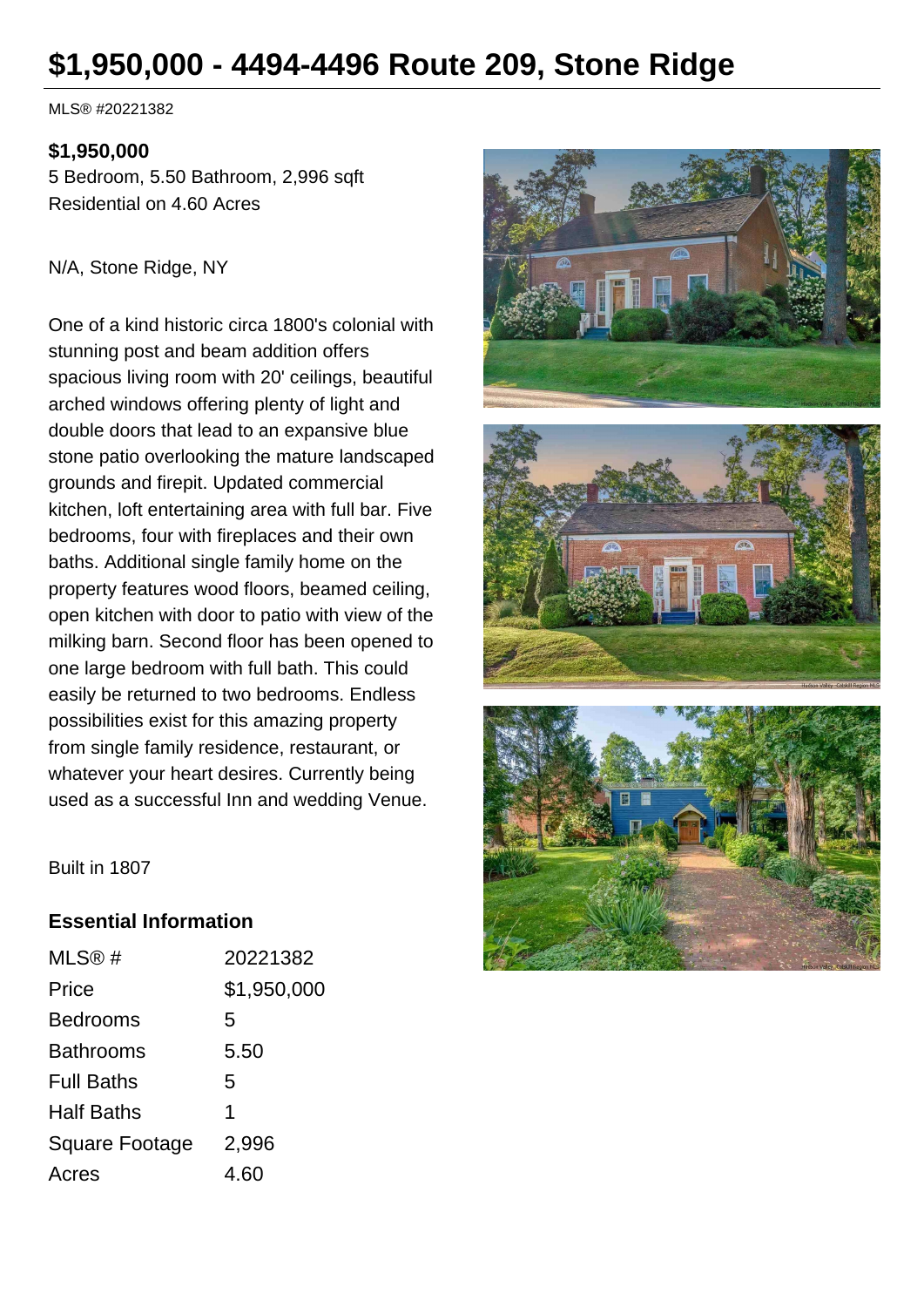| <b>Year Built</b> | 1807                 |
|-------------------|----------------------|
| <b>Type</b>       | Residential          |
| Sub-Type          | <b>Single Family</b> |
| <b>Style</b>      | <b>COLONIAL</b>      |
| <b>Status</b>     | <b>ACTIVE</b>        |

# **Community Information**

| Address      | 4494-4496 Route 209  |
|--------------|----------------------|
| Area         | <b>MARBLETOWN</b>    |
| Subdivision  | N/A                  |
| City         | Stone Ridge          |
| County       | <b>Ulster County</b> |
| <b>State</b> | <b>NY</b>            |
| Zip Code     | 12484                |

## **Amenities**

| Features | CEILING-BEAMED, FRENCH DOORS, BAR-WET, CEILING-VAULTED |
|----------|--------------------------------------------------------|
| Parking  | LOT-PAVED                                              |
| Garages  | <b>None</b>                                            |

## **Interior**

| Appliances        | DRYER.                                         | DISHWASHER. | EXHAUST FAN, | MICROWAVE, |
|-------------------|------------------------------------------------|-------------|--------------|------------|
|                   | REFRIGERATOR, RANGE, RANGE HOOD, WASHER, WATER |             |              |            |
|                   | <b>SOFTENER</b>                                |             |              |            |
| Heating           | BASEBOARD, HOT WATER, CENTRAL                  |             |              |            |
| Cooling           | CEILING FAN, WINDOW UNIT, OTHER                |             |              |            |
| Fireplace         | Yes                                            |             |              |            |
| <b>Fireplaces</b> | <b>BRICK</b>                                   |             |              |            |

# **Exterior**

|                 | Exterior Features LANDSCAPED, OUTSIDE LIGHTING |
|-----------------|------------------------------------------------|
| Lot Description | LANDSCAPED, LEVEL, MEADOW, PARKING LOT         |
| Roof            | <b>SHAKE</b>                                   |
| Construction    | <b>FRAME/STICK, MASONRY</b>                    |

### **School Information**

District RONDOUT VALLEY

### **Additional Information**

Zoning **Business**